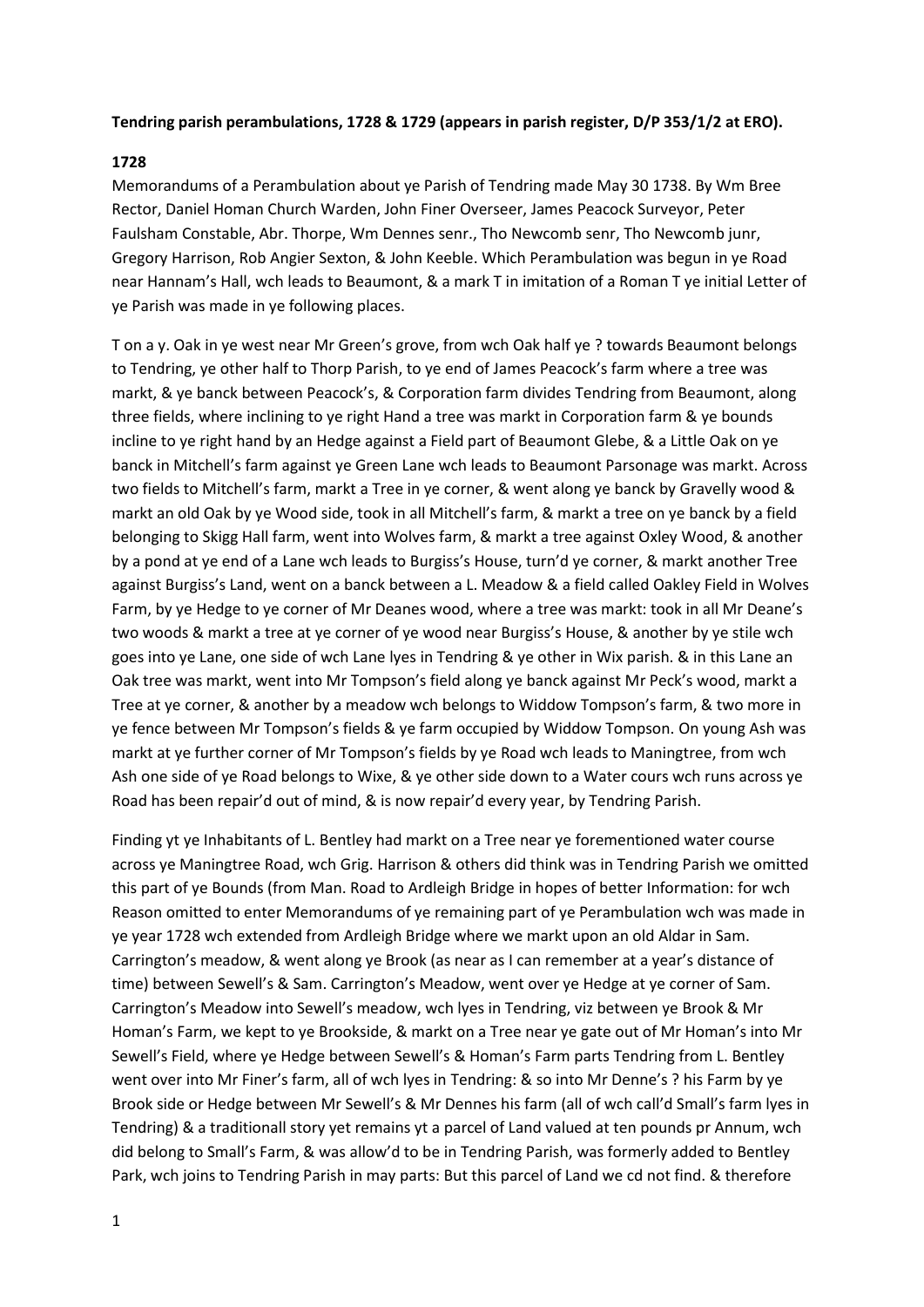we went across into a Farm called Garnam's Hall, occupied by Pet. Fanlsham, along a course wett Meadow into a Field near ye House, & markt on a Tree near ye Gate (out of Home Field into a L. Meadow wch lyes in L. Bentley) wch L. Meadow & one field about 3 Acres – belonging to Faulsham's & Brown's field, & went down ye Ditch between Small's wood (wch belongs to Mr Dennes, & lyes in Tendring) & Mr Brown's wood, & markt a little Ash on ye banck, & afterwards, a L. Oak on ye same banck. Markt an Oak between Faulsham's & Brown's field, & afterwards another Oak. Markt an Oak between Faulsham's farm & ye estate lately Mr Green's of Easthorp, & went along Faulsham's woods, wch lyes in Tendring down to ye Colchester Road, & markt a L. Oak by ye road side near ye corner of Mr Green's estate (for want of a Tree in ye corner).

Went across ye Colchester Road, & markt an old Ash on Mrs Bones her banck, went into Mrs Bones her farm all of wch lys in Tendring, markt severall Trees against M. Bentley: went across Sheer Lane below ye gate wch goes into Swallow's Rows, & markt a Tree near ye corner, went down ye Hedge between Swallows Rows & M. Bentley, took in all ye field calld Swallows Rows, occupied by John Copsey, markt a Tree near ye gate, wch opens into ye Lane wch goes to Cattridge Hall, came along ye Hedge at ye Top of a field occupied by Joseph Thorp, went down by ye Hedge wch parts Jos. Thorp's field from Swallows Rows to Colchester Road, & markt a Tree by ye Road side: from wch Tree one side of ye Colchester Road lyes in Weeley & ye other side in Tendring to a whelm wch lyes across ye Colchester Road, at ye 4 way Leet, wch turns up to Tendring Church. At wch whelm, or Bridge, ye Perambulation ended on ye foremention'd 30 May 1728.

## **1729**

Memorandums of a Perambulation about ye Parish of Tendring made May 15 (being Ascension Day) 1729 by Wm Bree Rector, Dan. Homan Church Warden, Tho. Sallow senr & Abraham Thorpe surveyors, Sam. Carrington Constable, Wm Dennes Senr, Wm Dennes junr, John Finer, Rob. Thompson senr, Thomas Whipp, Gregory Harrison, Rob. Angier Sexton, Tho. Newcomb senr, Tho. Newcomb junr, John Keeble, & Henry Miller:

Which perambulation (to settle ye Doubts wch occur'd last year) was begun at Ardleigh Bridge, wch Bridge being decay'd many years agone was taken up by Tho. Sallows at ye time surveour, and many Lds. of Pebbles were yn laid in ye place at ye expence of Tendring Parish & a planck for a foot-Bridge was laid half way over ye brook by ye said Tho. Sallows surveyour, & has been from time to time repair'd by Tendring Parish. wch circumstances were remember'd by Tho. Sallows senr, Tho. Whipp, & Greg. Harrison for wch Reasons a mark in imitation of a T ye Initial Letter of this Parish was made upon a sallow stub near ye Bridge

at wch stub we went into a field part of Abbotts Farm wch was lately occupied by Ed. Frost & went across ye field to ye opposite corner & markt a large Oak near ye gate wch leads into a Field called Tendring Field, (all wch field lyes in Tendring) went by ye Hedge near ye Barn, and markt an Oak in ye Corner of Tendring field near ye Barn (at wch place Whipp, Sallows & Harrison agreed, yr a mark was used to be sett) went across ye next field to ye Gate wch leads into a L. Meadow, & markt a large old Oak in ye corner of ye Meadow upon wch an old mark was very visible, & ye forementioned Whipp, Sallows & Harrison did affirm yt Tendring Parish had used to mark upon yt Tree, or near yt place from wch Tree we went in a strait Line to a stile wch leads out of yt L. Meadow towards Bacon's House, and markt an Oak Tree upon ye Brant near ye Stile, & near ye water course wch rans across ye Maningtree Road wch water course Tho. Sallows being surveyour, was mended by